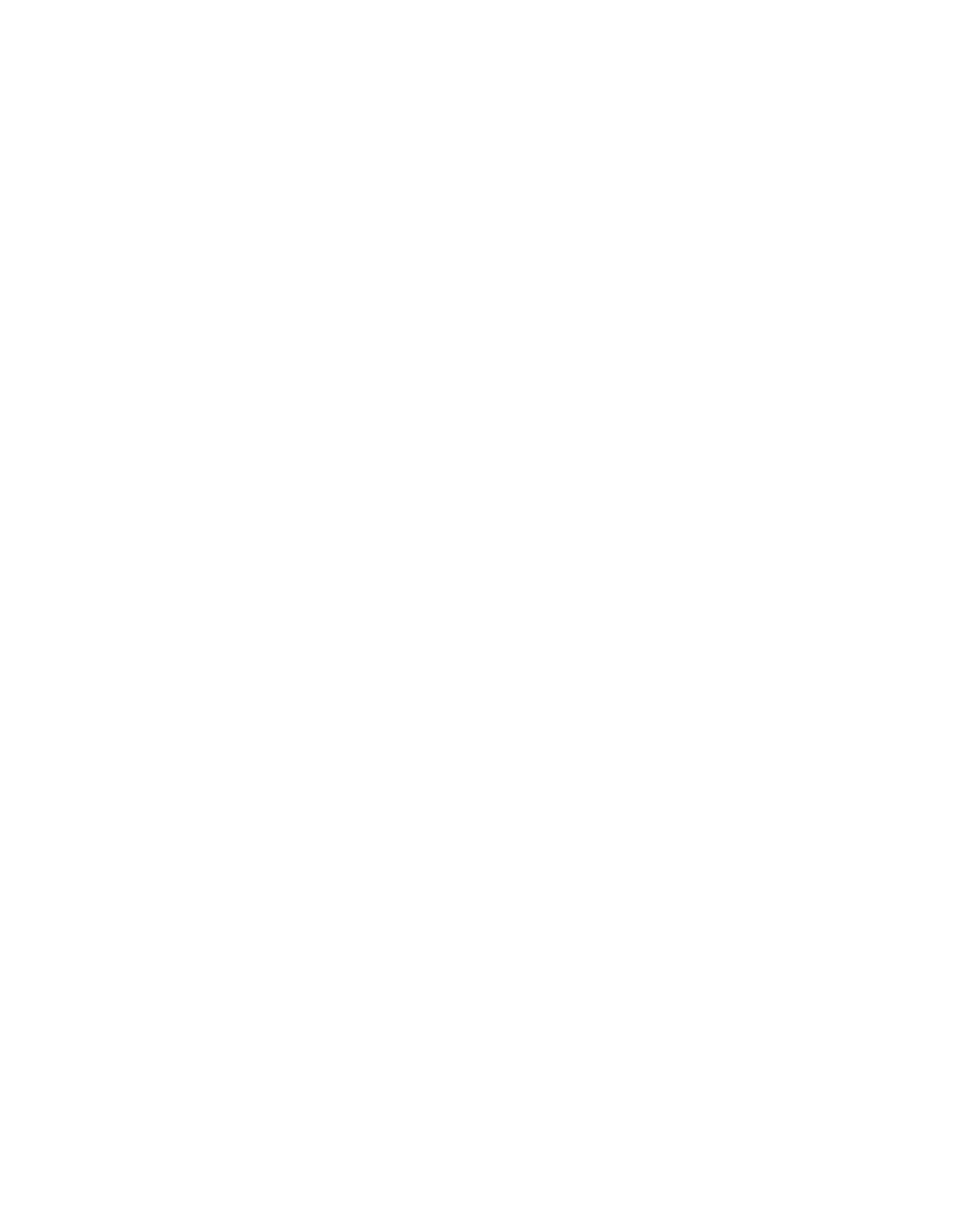## **Detailed Instructions**

- 1. Log in to Activity Insight through the homepage available at [faculty.umd.edu/data](https://faculty.umd.edu/data/)
- 2. In the Activities section, enter your activities for calendar year 2019.

| <b>O</b> ACTIVITY INSIGHT                           | <b>Activities</b>                             | <b>Reports</b>                 | <b>Workflow</b>                                                | 7                                             | д | .: Digital Measures by Watermark |  |  |  |  |  |
|-----------------------------------------------------|-----------------------------------------------|--------------------------------|----------------------------------------------------------------|-----------------------------------------------|---|----------------------------------|--|--|--|--|--|
| Search All Activities                               |                                               | $\hbox{\scriptsize\textsf{Q}}$ |                                                                |                                               |   | Rapid Reports<br>PasteBoard      |  |  |  |  |  |
| Review a guide to manage your activities. Show more |                                               |                                |                                                                |                                               |   |                                  |  |  |  |  |  |
| $\sim$ General Information                          |                                               |                                |                                                                |                                               |   |                                  |  |  |  |  |  |
| Personal and Contact Information                    |                                               |                                |                                                                | Other Employment                              |   |                                  |  |  |  |  |  |
| <b>Biography and Expertise</b>                      |                                               |                                |                                                                | <b>Continuing Education</b>                   |   |                                  |  |  |  |  |  |
| <b>Educational Background</b>                       |                                               |                                |                                                                | Professional Certifications and Licenses      |   |                                  |  |  |  |  |  |
| Post-Graduate Training                              |                                               |                                |                                                                | Professional Memberships                      |   |                                  |  |  |  |  |  |
| Tenure and Rank                                     |                                               |                                |                                                                | <b>Honors and Awards</b>                      |   |                                  |  |  |  |  |  |
| Appointments at UMD                                 |                                               |                                |                                                                |                                               |   |                                  |  |  |  |  |  |
| v Teaching, Extension, Mentoring, and Advising      |                                               |                                |                                                                |                                               |   |                                  |  |  |  |  |  |
| Research Advising                                   |                                               |                                |                                                                | <b>Scheduled Teaching</b>                     |   |                                  |  |  |  |  |  |
| Participation in Thesis/Dissertation Committees     |                                               |                                |                                                                | Course Evaluations                            |   |                                  |  |  |  |  |  |
|                                                     | Mentorship - Guiding Professional Development |                                |                                                                | <b>Curricular Advising</b>                    |   |                                  |  |  |  |  |  |
|                                                     | Professional and Extension Education          |                                |                                                                | <b>Teaching Innovation</b>                    |   |                                  |  |  |  |  |  |
| Non-Credit Instruction                              |                                               |                                |                                                                |                                               |   |                                  |  |  |  |  |  |
|                                                     |                                               |                                | v Research, Scholarly, Creative and/or Professional Activities |                                               |   |                                  |  |  |  |  |  |
| Biographical Sketch - NIH   NSF                     |                                               |                                |                                                                | Reviews of Creative Research/Scholarship      |   |                                  |  |  |  |  |  |
| Publications                                        |                                               |                                | Professional and Extension Publications                        |                                               |   |                                  |  |  |  |  |  |
| Presentations                                       |                                               |                                |                                                                | Patents and Inventions                        |   |                                  |  |  |  |  |  |
| Significant Works in Public Media                   |                                               |                                |                                                                | Centers for Research and Creative Scholarship |   |                                  |  |  |  |  |  |
| Creative Scholarship                                |                                               |                                |                                                                |                                               |   |                                  |  |  |  |  |  |
| v Sponsored Research                                |                                               |                                |                                                                |                                               |   |                                  |  |  |  |  |  |
| Active ODA Managed Australe                         |                                               |                                |                                                                | Other Drenessic                               |   |                                  |  |  |  |  |  |

### 3. Once done entering Activities, proceed to **Workflow** section (in the top red bar).

| <b>CE ACTIVITY INSIGHT</b>                          | <b>Activities</b> | <b>Reports</b> | <b>Workflow</b> | ?<br>2<br>.: Digital Measures by Watermark |
|-----------------------------------------------------|-------------------|----------------|-----------------|--------------------------------------------|
| Search All Activities                               |                   | Q              |                 | Rapid Reports<br>PasteBoard                |
| Review a quide to manage your activities. Show more |                   |                |                 |                                            |
| $\sim$ General Information                          |                   |                |                 |                                            |
| Personal and Contact Information                    |                   |                |                 | Other Employment                           |
| Biography and Expertise                             |                   |                |                 | <b>Continuing Education</b>                |
| <b>Educational Background</b>                       |                   |                |                 | Professional Certifications and Licenses   |
| Post-Graduate Training                              |                   |                |                 | Professional Memberships                   |
| <b>Tenure and Rank</b>                              |                   |                |                 | <b>Honors and Awards</b>                   |
| Appointments at UMD                                 |                   |                |                 |                                            |
|                                                     |                   |                |                 |                                            |